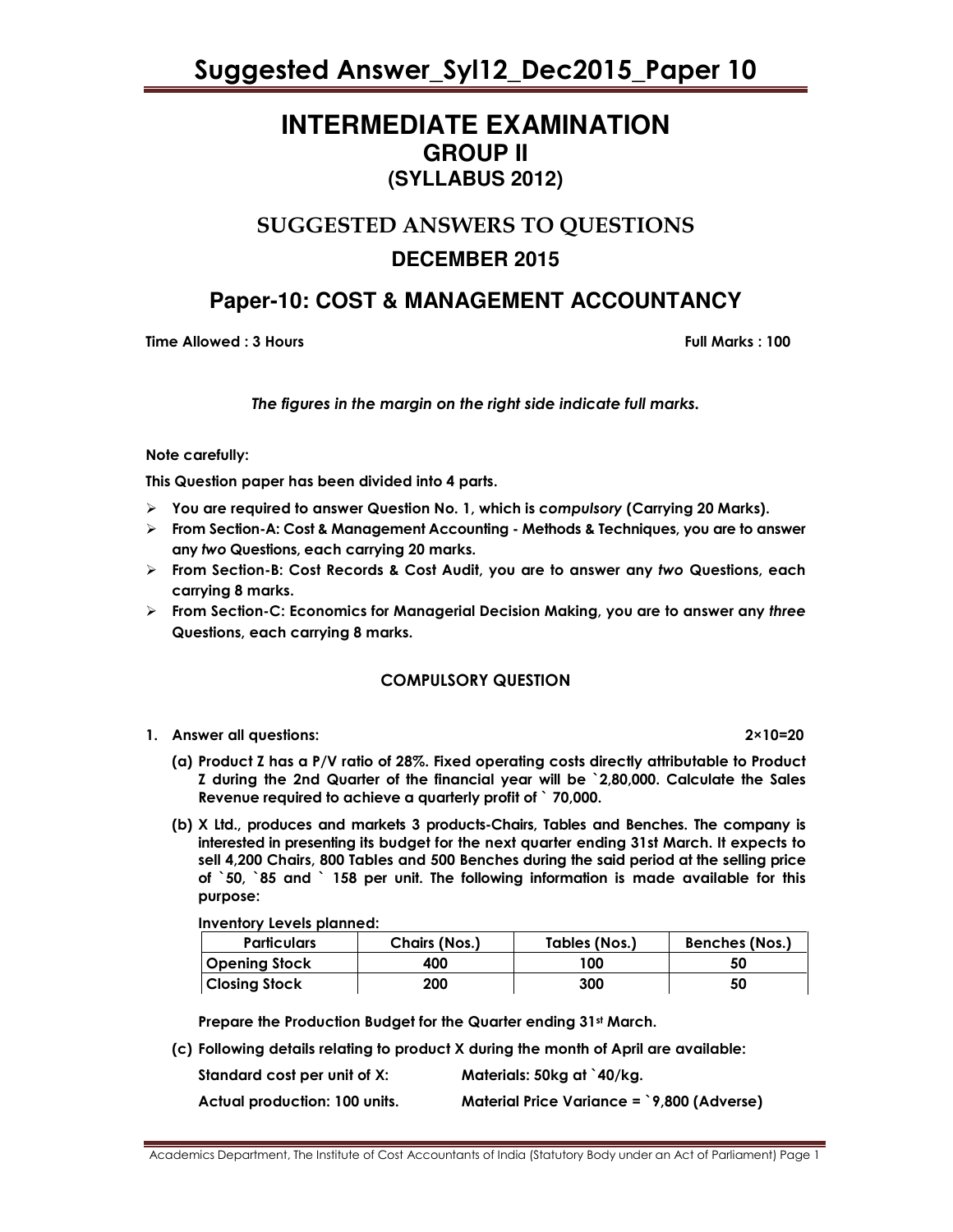Actual Materials cost: `42/kg. Material Usage variance = `4,000 (Favourable)

Calculate the actual quantity of materials used during the month of April.

- (d) The budgeted annual sale of a firm is `80 lakhs and 25% of the same is cash sales. If the average amount of debtors of the firm is `5 lakhs, what will be the average collection period of credit sales?
- (e) The following information is given for the next year:

Budgeted Sales – 5,00,000 units.

Finished Goods: Closing Stock – 1,50,000 units; Opening Stock – 80,000 units.

Equivalent units of WIP: Closing Stock – 60,000 units; Opening Stock – 50,000 units.

Calculate the number of equivalent units produced.

- (f) What is the form for intimation of appointment of Cost Auditor by the company to the Central Government, as per the Companies (Cost records and Audit) Rules, 2014?
- (g) What are the applicability criteria for Cost audit, as per the Companies (Cost records and Audit) Rules, 2014?
- (h) Which rules govern maintenance of cost accounting records and cost audit as per Section 148 of the Companies Act,2013?
- (i) The cost function of a firm is given by  $c = x^3 4x^2 + 7x$ , find at what level of output average cost is minimum.
- (j) What is "Skimming Price Policy"?

#### Answer:

1. (a) Required Sales = Desired Contribution/P/V Ratio = Fixed Cost + Desired Profit/P/V Ratio

 $= 2,80,000 + 70,000/28\% = 12,50,000$ 

(b) Production Budget

| <b>Particulars</b>                   | <b>Chairs</b><br>(units) | <b>Tables</b><br>(units) | <b>Benches</b><br>(units) |
|--------------------------------------|--------------------------|--------------------------|---------------------------|
| <b>Budgeted Sales Quantity</b>       | 4,200                    | 800                      | 500                       |
| Add: Closing Stock of Finished Goods | 200                      | 300                      | 50                        |
| lSub-total                           | 4,400                    | 1,100                    | 550                       |
| Less: Op. Stock of Finished Goods    | 400                      | 100                      | 50                        |
| <b>Budgeted Production Quantity</b>  | 4,000                    | ,000                     | 500                       |

(c) Material Price Variance =  $AQ \times SP - AQ \times AP = AQ$  (SP – AP)

Or 9,800 (A) =  $AQ \times$  (`40 – `42)

Or – 9,800 = -2  $\times$  AQ or AQ = 4,900 kg.

(d) Credit sale =  $80 - 20 = 60$  lakhs

Hence, Avg. collection period = Debtors/Credit sales per month

 $= 5/(60/12) = 5/5 = 1$  month.

(e) Sales + Closing Stock – Opposite Stock = Production

FG: 5,00,000 + 1,50,000 – 80,000 = 5,70,000 Units

WIP: + 60,000 – 50,000 = 10,000 Units

Units Number of equivalent units produced = 5,80,000 Units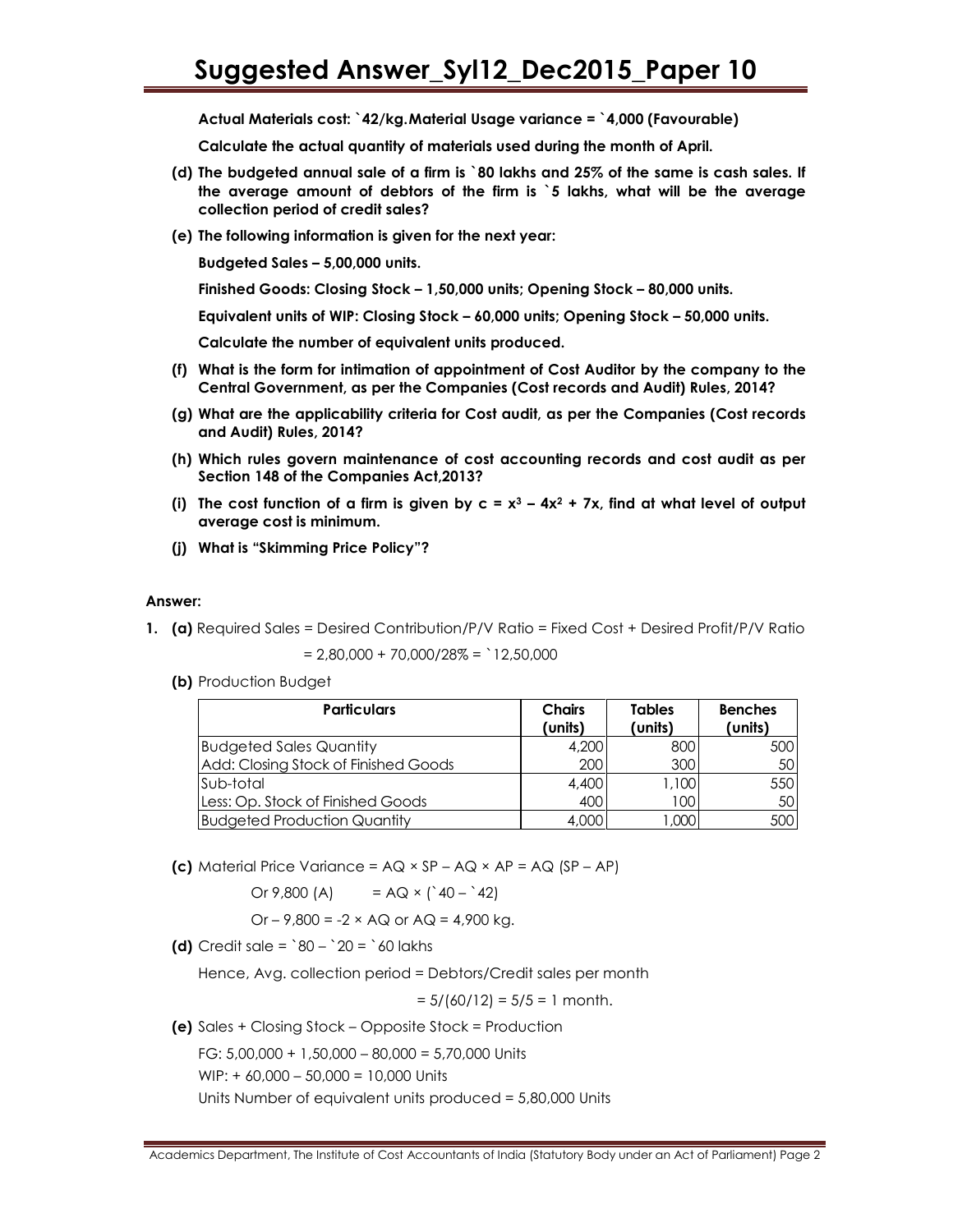(f) Form No. CRA-2 is the form for intimation of appointment of Cost Auditor by the company to the central government, as per the Companies (Cost Records and Audit) Rules 2014.

#### (g) Applicability criteria for Cost Audit, as per the Companies (Cost Records and Audit) Rules 2014:

Even for regulated sector like Tele-communication, Electricity, Petroleum and Gas, Drugs and Pharma, Fertilizers and Sugar, Cost Audit requirement has been made subject to a turnover based threshold of `50 Crores for all products and services and `25 Crores for individual products and services. For non-regulated sector, the threshold is `100 Crores and `35 Crores respectively.

- (h) The Central Government issued Companies (Cost Records and Audit) Rules, 2014 on June 30, 2014. Subsequently, it issued Companies (Cost Records and Audit) Amendment Rules, 2014 on December 31,2014. The Amendment Rules has introduced certain changes to the original Rules issued on June 30,2014. The Companies (Cost Records and Audit) Rules,2014 read with the Amendment Rules,2014 are now applicable and governs the maintenance of cost accounting records and cost audit as per section 148 of the Companies Act,2013.
- (i) Total cost =  $x^3 4x^2 + 7x$

Average cost  $y = x^2 - 4x + 7$ 

In order that average cost is minimum,  $\frac{dy}{dx} = 0$  and

The value of  $\frac{dy}{dx} = 2x - 4 = 0$ or,  $x - 2 = 0$  $x = 2$ 2

 $\frac{d^2y}{dx^2}$  = 2, which is positive, so that the function can have minimum values.

Minimum Average cost =  $x^2 - 4x + 7 = 4 - (4 \times 2) + 7 = 11 - 8 = 3$ 

(j) Skimming Price Policy: When the product is new and a novelty and with a high degree of consumer acceptability, the firm may decide to charge a high mark up and therefore, charge a high price. This system of charging high prices for new products is known as price skimming for the object is to "skim the cream" from the market.

#### SECTION A

#### Cost & Management Accounting – Methods & Techniques

You are to answer any two questions, each carrying 20 marks out of the three questions given.

2. (a) The following data relates to a manufacturing company:

Plant Capacity = 4,00,000 units per annum. Present Utilization = 40% Actual for the year 2014 were: Selling price  $=$   $\degree$  50 per unit, Material cost  $=$   $\degree$  20 per unit, Variable Manufacturing costs = ` 15 per unit and Fixed cost = ` 27,00,000. In order to improve capacity utilization, the following proposal is considered: Reduce Selling price by 10% and spend additionally `3,00,000 in Sales Promotion. How many units should be produced and sold in order to increase profit by ` 8,00,000 per year? 10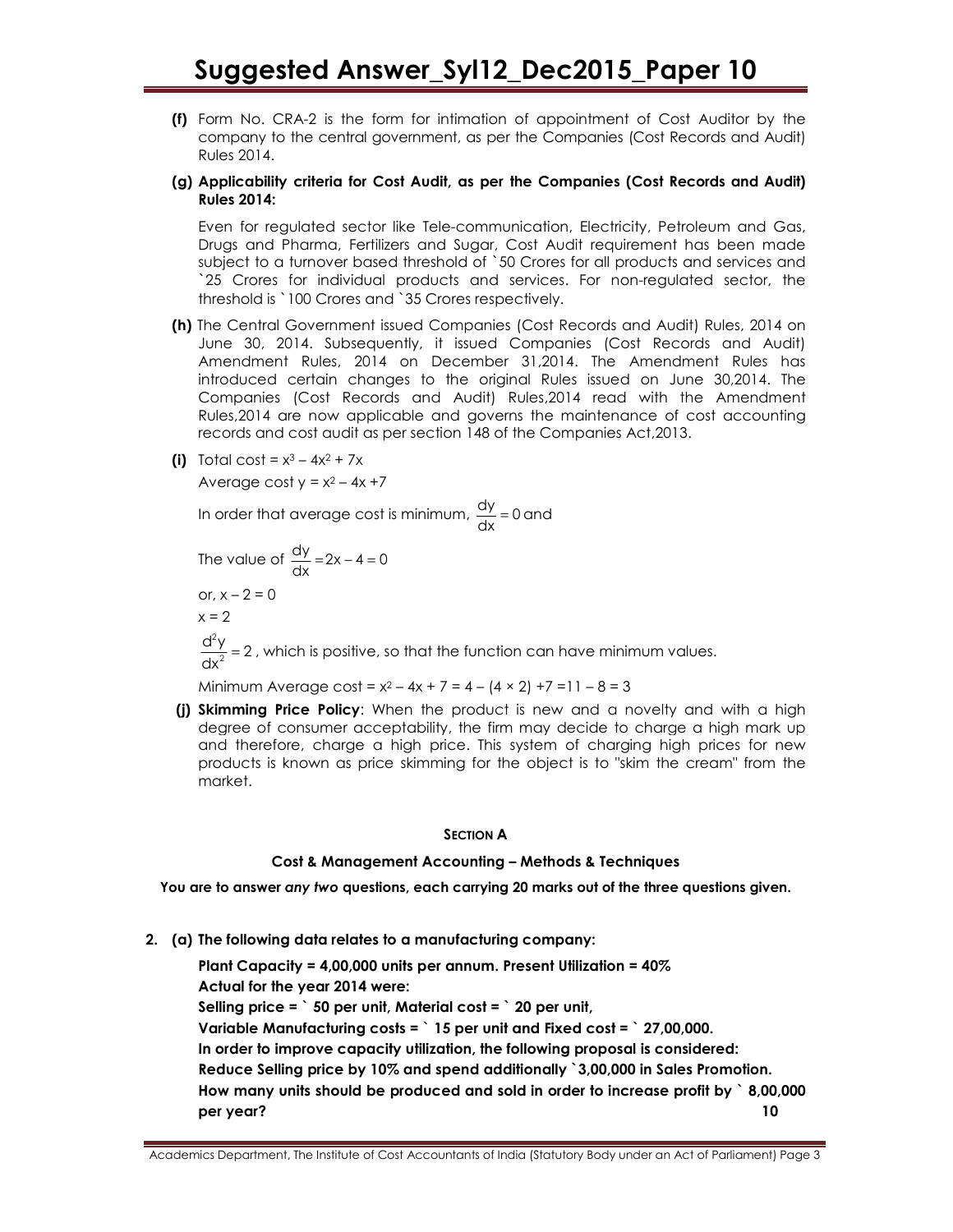| (b) From the following particulars, find the most profitable Product – mix and prepare a |  |  |  |  |
|------------------------------------------------------------------------------------------|--|--|--|--|
| statement of profitability of that Product-mix.                                          |  |  |  |  |

| <b>Particulars</b>                 | Product - A | $Product - B$ | Products - C |
|------------------------------------|-------------|---------------|--------------|
| <b>Budgeted Production (units)</b> | 4,000       | 5,000         | 1,500        |
| Selling Price/unit (`)             | 60          | 55            | 50           |
| Requirement/unit:                  |             |               |              |
| <b>Direct Material (kg)</b>        | 5           | 3             |              |
| <b>Direct Labour (Hours)</b>       |             | 3             |              |
| Variable Overhead (`)              |             | 13            |              |
| Fixed Overhead (`)                 |             | 10            | 15           |
| Cost of Direct Material/kg (`)     |             |               |              |
| Direct Labour hour-rate (`)        | າ           | າ             |              |

All the 3 Products are produced from the same Direct Material, using the same type of Machines and Labour.

Direct labour is the key-factor, which is limited to 18,600 Hours. 10

#### Answer:

2. (a)

| A. | Let the desired sales (in units)         | X                 |
|----|------------------------------------------|-------------------|
| B. | Revised SP (`50 less $10\%$ ) = $(50-5)$ | $=$ 45/unit       |
| C. | Total Sales $(A \times B)$               | $= 45x$           |
| D. | Less: Variable Cost:                     |                   |
|    | Material cost @ $^{\circ}$ 20<br>$= 20x$ |                   |
|    | Variable Mfg. cost $@$ `15 = 15x         | 35x               |
| Ε. | Revised Contribution $(C) - (D) =$       | 10x               |
| F. | Less: Total Fixed Costs:                 |                   |
|    | Present Fixed cost 27,00,000             |                   |
|    | Addl. Promotion Exp. ` 3,00,000          | 30,00,000         |
| G. | Profit $(E - F) =$                       | $10x - 30.00.000$ |

10x – 30,00,000 = `5,00,000 (Desired Profit) See note ii below.  $10x = 35,00,000$  or  $x = 3,50,000$  units.

Working Notes:

- i. Existing Loss = Sales Variable costs Fixed Cost.
	- $= (4,00,000 \times 40\% \times 50) (4,00,000 \times 40\% \times 35) -$  27,00,000  $=$  `3,00,000
- ii. Desired Profit =  $8,00,000 3,00,000 = 5,00,000$

3,50,000 units should be produced and sold to increase profit by `8,00,000

2. (b) Statement showing contribution/labour hrs (Key factor)

| <b>Particulars</b>    | <b>Product-A</b> | <b>Product-B</b> | <b>Product-C</b> |
|-----------------------|------------------|------------------|------------------|
| a. Selling Price/unit | 60               | 55               | 50               |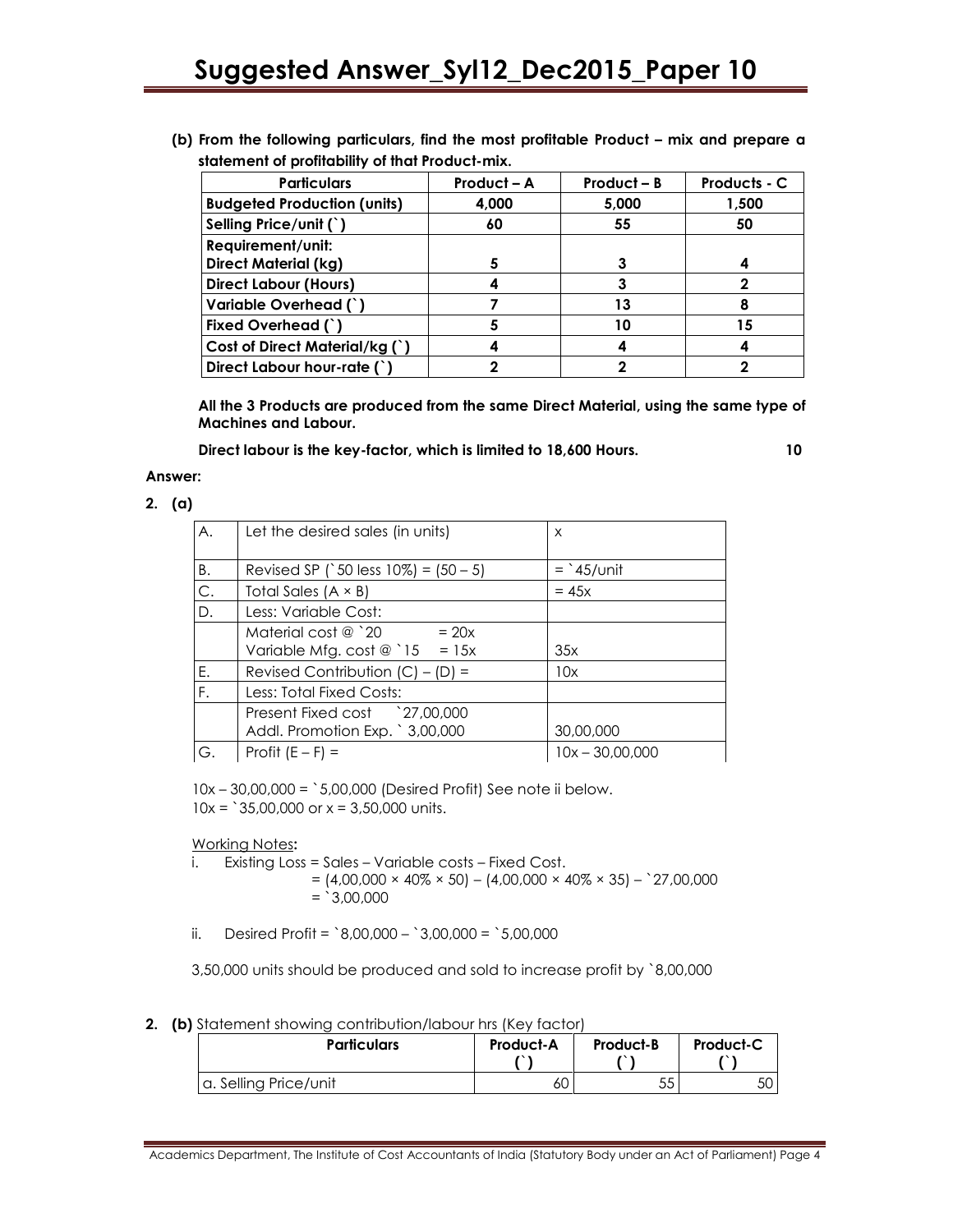| b. Variable Cost/unit                  |               |            |             |
|----------------------------------------|---------------|------------|-------------|
| Direct Material Cost (`4/kg)           | 20            | 12         |             |
| Direct Labour Cost (`2/hr)             | 8             |            |             |
| Variable Overhead                      |               | 13         |             |
| Total(b)                               | 35            | 31         | 28          |
| c. Contribution/unit = $(a) - (b)$     | 25            | 24         | 22          |
| d. Direct Labour hrs/unit (key factor) | 4hrs          | 3hrs       | 2hrs        |
| e. Contribution/Labour hrs(c) ÷ (d)    | $25/4 = 6.25$ | $24/3 = 8$ | $22/2 = 11$ |
| f. Ranking                             | Ш             |            |             |

Direct Labour hr is the key factor, which is limited to 18,600 hrs.

 The available 18,600 Labour hrs are utilized to produce 3 Products in order of the above rank assigned. The details of the products to be produced, keeping in view of the available labour hrs and their ranking are as follows:

| Product | Ranking | Units to be Produced | Labour hrs/ Unit | Total Labour hrs. |
|---------|---------|----------------------|------------------|-------------------|
|         |         | 1.500                | 2 hrs            | 3,000 hrs         |
| B       |         | 5,000                | 3 hrs            | 15,000 hrs        |
|         |         | 150(Bal, fig)        | 4 hrs            | $600$ hrs         |
|         |         |                      |                  | 18,600 hrs        |

Profitability Statement based on most profitable product-mix

| <b>Product Mix</b>                                                                       | Units to be<br>produced | Contribution/unit         | Total    |
|------------------------------------------------------------------------------------------|-------------------------|---------------------------|----------|
| Product-A                                                                                | 150                     | 25                        | 3.750    |
| Product-B                                                                                | 5,000                   | 24                        | 1,20,000 |
| Product-C                                                                                | 1,500                   | 22                        | 33,000   |
|                                                                                          |                         | <b>Total Contribution</b> | 1,56,750 |
| Less: Fixed Cost (Based on Budgeted Prodn.)<br>Product-A (4,000 units@ `5)<br>$= 20,000$ |                         |                           |          |
| Product-B (5,000 units @ `10)<br>$= 50,000$                                              |                         |                           | 92,500   |
| Product-C (1,500 units @ `15)<br>$= 22.500$                                              |                         | $Profit =$                | 64,250   |

#### 3. (a) CT Ltd. provides you the following information:

| <b>Production capacity</b>                  | <b>Costs and sales</b><br>At 80% | (`Lakhs)<br>At 60% |
|---------------------------------------------|----------------------------------|--------------------|
| <b>Direct Material</b>                      | 2.00                             | 1.50               |
| <b>Direct Labour</b>                        | 2.00                             | 1.50               |
| <b>Direct Expenses</b>                      | 1.60                             | 1.20               |
| <b>Production overheads</b>                 | 4.00                             | 3.85               |
| <b>Administrative overheads</b>             | 4.00                             | 3.80               |
| <b>Selling &amp; Distribution overheads</b> | 4.00                             | 3.75               |
| <b>Sales</b>                                | 20.00                            | 15.00              |

Required: Draw up a Flexible Budget at 90% capacity. 10

(b) A product passess through three process – A, B and C. 10,000 units at a cost of `1.10 were issued to process A. The other direct expenses were as follows:

|                  | Process A | Process B | Process C |
|------------------|-----------|-----------|-----------|
| Sundry materials | .500      | 500. ا    | .500      |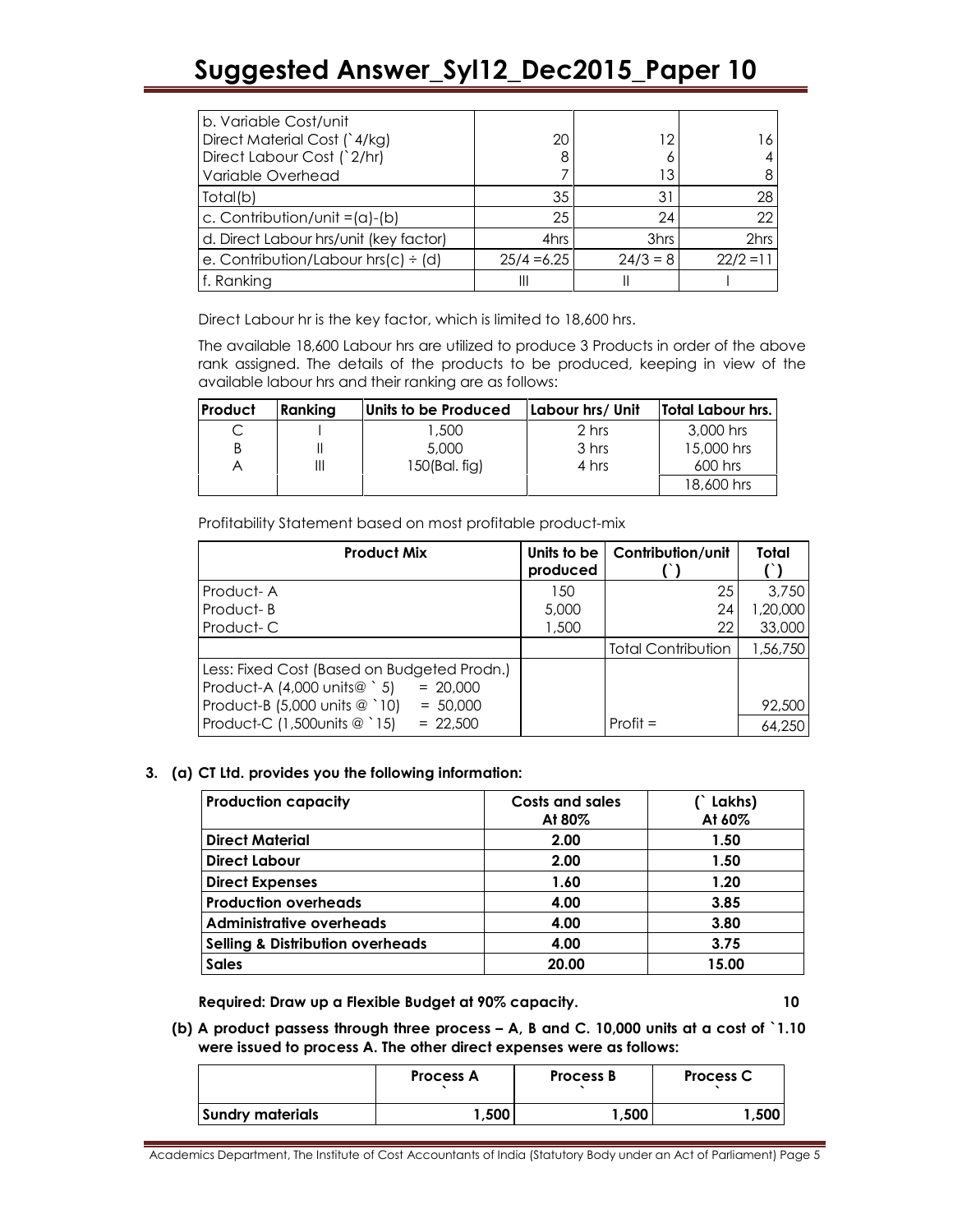| <b>Direct Labour</b>   | 4.500 | 8.000 | 6.500 |
|------------------------|-------|-------|-------|
| <b>Direct Expenses</b> | .000  | .000  | ,503  |

The wastage of process A was 5% and in process B 4%. The wastage of process A sold at  $\degree$  0.25 per unit and that of B at  $\degree$  0.50 per unit and that of C at ` 1.00 per unit. The overhead charges were 160% of direct labour. The final product was sold at `10 per unit, fetching a profit of 20% on sales. Find out the percentage of wastage in process C. 10

#### Answer:

3. (a) Working Notes:

#### STATEMENT SHOWING THE CALCULATION OF FIXED AND VARIABLE EXPENSES

|                                             | В                 |                   |           | Ε          |
|---------------------------------------------|-------------------|-------------------|-----------|------------|
| <b>Particulars</b>                          | Variable Costs at | $=B \times 80/20$ | $=$ Total | $= D-C$    |
|                                             | 20%               | Variable Costs    | Cost at   | Fixed Cost |
|                                             |                   | at 80%            | 80%       |            |
| Direct Material                             | 0.50              | 2.00              | 2.00      | Nil        |
| Direct Labour                               | 0.50              | 2.00              | 2.00      | Nil        |
| <b>Direct Expenses</b>                      | 0.40              | 1.60              | 1.60      | Nil        |
| Prod. Overheads                             | 0.15              | 0.60              | 4.00      | 3.40       |
| Admin. Overheads                            | 0.20              | 0.80              | 4.00      | 3.20       |
| <b>Selling &amp; Distribution Overheads</b> | 0.25              | 1.00              | 4.00      | 3.00       |
| Total                                       | 2.00              | 8.00              | 17.60     | 9.60       |

#### Flexible Budget (in lakhs of Rupees)

| Particulars |                                  |        | Capacity Level |       |
|-------------|----------------------------------|--------|----------------|-------|
|             |                                  | 60%    | 80%            | 90%   |
| А.          | Sales                            | 15.00  | 20.00          | 22.50 |
| Β.          | Variable cost of sales:          |        |                |       |
|             | Direct Material                  | 1.50   | 2.00           | 2.250 |
|             | Direct Labour                    | 1.50   | 2.00           | 2.250 |
|             | <b>Direct Expenses</b>           | 1.20   | 1.60           | 1.800 |
|             | Prod. Overheads                  | 0.45   | 0.60           | 0.675 |
|             | Admin. Overheads                 | 0.60   | 0.80           | 0.900 |
|             | Selling& Distribution Overheads  | 0.75   | 1.00           | 1.125 |
|             |                                  | 6.00   | 8.00           | 9.000 |
| С.          | Contribution $(A - B)$           | 9.00   | 12.00          | 13.50 |
| D.          | Fixed costs:                     |        |                |       |
|             | Prod. Overheads                  | 3.40   | 3.40           | 3.40  |
|             | Admin Overheads                  | 3.20   | 3.20           | 3.20  |
|             | Selling & Distribution Overheads | 3.00   | 3.00           | 3.00  |
|             |                                  | 9.60   | 9.60           | 9.60  |
| Е.          | Profit $(C - D)$                 | (0.60) | 2.40           | 3.90  |

| Process - A- Account       |              |  |                                   |              |     |  |
|----------------------------|--------------|--|-----------------------------------|--------------|-----|--|
| <b>Particulars</b>         | <b>Units</b> |  | <b>Particulars</b>                | <b>Units</b> |     |  |
| To Material introduced A/c | 10,000       |  | 11,000 By Normal Loss A/c         |              |     |  |
|                            |              |  | $(10.000 \times 5\%) \times 0.25$ | 500          | 125 |  |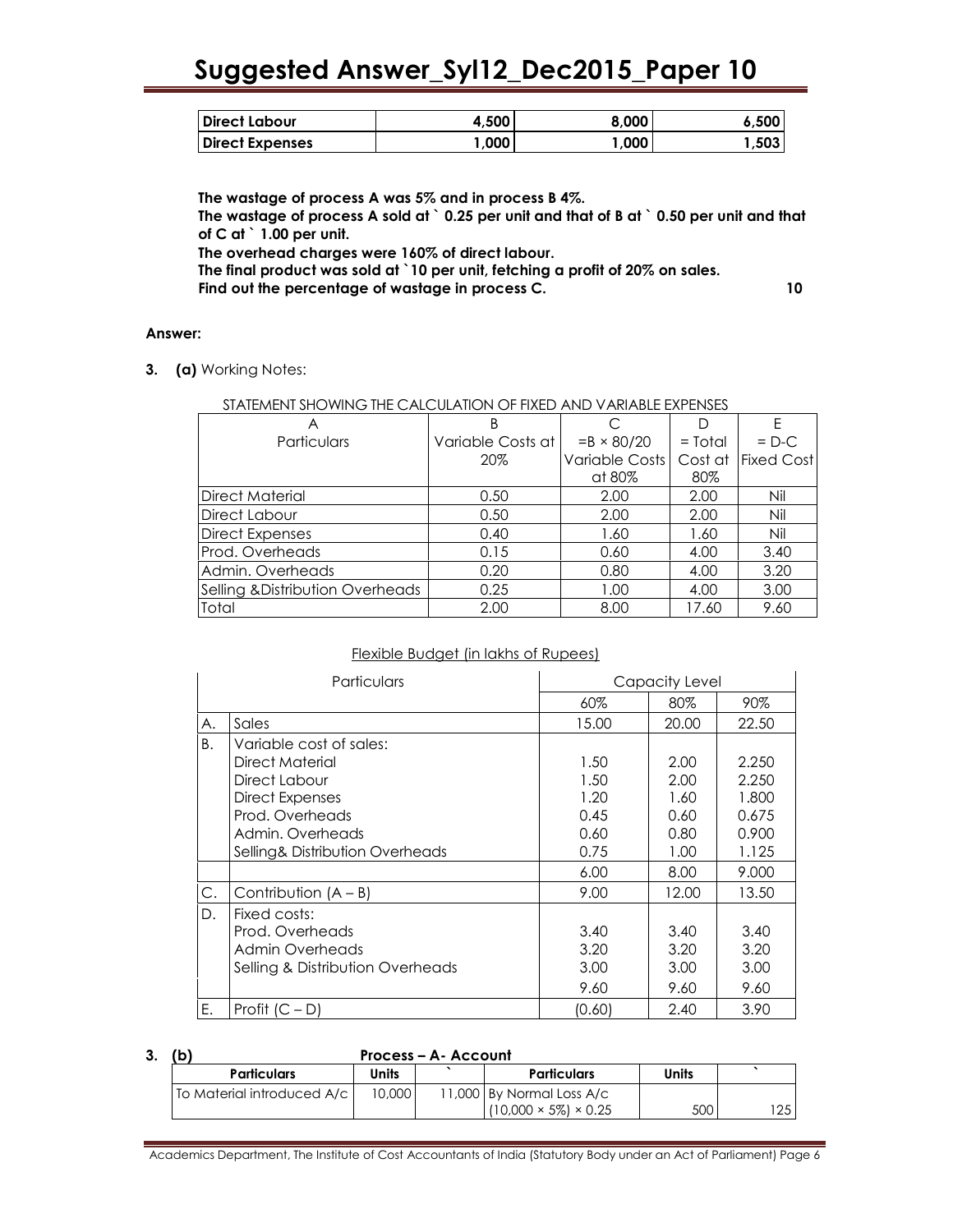| To Additional Material A/c |        |        | 1,500 By transfer to Process -<br>B A/c @ '2.64 per |        |        |
|----------------------------|--------|--------|-----------------------------------------------------|--------|--------|
|                            |        |        | unit                                                | 9,500  | 25,075 |
| To Direct Labour A/c       |        | 4,500  |                                                     |        |        |
| To Direct Expenses A/c     |        | 000.1  |                                                     |        |        |
| To Overhead A/c            |        | 7.200  |                                                     |        |        |
|                            | 10,000 | 25,200 |                                                     | 10.000 | 25,200 |

#### Process –B- Account

| <b>Particulars</b>       | <b>Units</b> |            | <b>Particulars</b>           | <b>Units</b> | $\cdot$ |
|--------------------------|--------------|------------|------------------------------|--------------|---------|
| To Transfer from Process |              |            | By Normal Loss A/c           |              |         |
| $- A A/C$                | 9,500        |            | $25,075$ (9,500 × 4%) × 0.50 | 380          | 190     |
| To Direct Material A/c   |              | $1,500$ By | Transfer<br>to               |              |         |
|                          |              |            | Process $- C A/c$            |              |         |
|                          |              |            | @ `5.283 per unit            | 9,120        | 48,185  |
| To Direct Labour A/c     |              | 8,000      |                              |              |         |
| To Direct Expenses A/c   |              | 1,000      |                              |              |         |
| To Overhead A/c          |              | 12,800     |                              |              |         |
|                          | 9,500        | 48,375     |                              | 9,500        | 48,375  |

#### Process –C- Account

| <b>Particulars</b>         | <b>Units</b> |        | <b>Particulars</b>            | <b>Units</b> |        |
|----------------------------|--------------|--------|-------------------------------|--------------|--------|
| To Transfer from Process - |              |        | By Normal Loss A/c            | 696          | 696    |
| B A/c                      | 9.120        | 48,185 |                               |              |        |
| To Direct Material A/c     |              |        | 1,500 By transfer to Finished |              |        |
|                            |              |        | Stock A/c @ `8 per            |              |        |
|                            |              |        | unit                          | 8.424        | 67.392 |
| To Direct Labour A/c       |              | 6,500  |                               |              |        |
| To Direct Expenses A/c     |              | 1,503  |                               |              |        |
| To Overhead A/c            |              | 10,400 |                               |              |        |
|                            | 9,120        | 68,088 |                               | 9,120        | 68,088 |

Working Notes:

Let the no. of units of loss in Process 'C' be 'x'. Scrap value =  $x$ .  $1 = x$ . 68,088 – x = 8(9120 –x )units  $68,088 = 72,960 -7x$  $7x = 4,872$  $X = 696$  units Required % is  $= (696 \div 9,120) \times 100 = 7.63\%$ 

4. (a) A company is at present working at 90% of its capacity and producing 13,500 units per annum. It operates a flexible budgetary control system.

The following figures are obtained from its budget:

|                             | 90%       | 100%      |
|-----------------------------|-----------|-----------|
| <b>Sales</b>                | 15,00,000 | 16,00,000 |
| <b>Fixed Expenses</b>       | 3,00,500  | 3,00,600  |
| <b>Semi- Fixed expenses</b> | 97,500    | 1,00,500  |
| <b>Variable Expenses</b>    | 1,45,000  | 1,49,500  |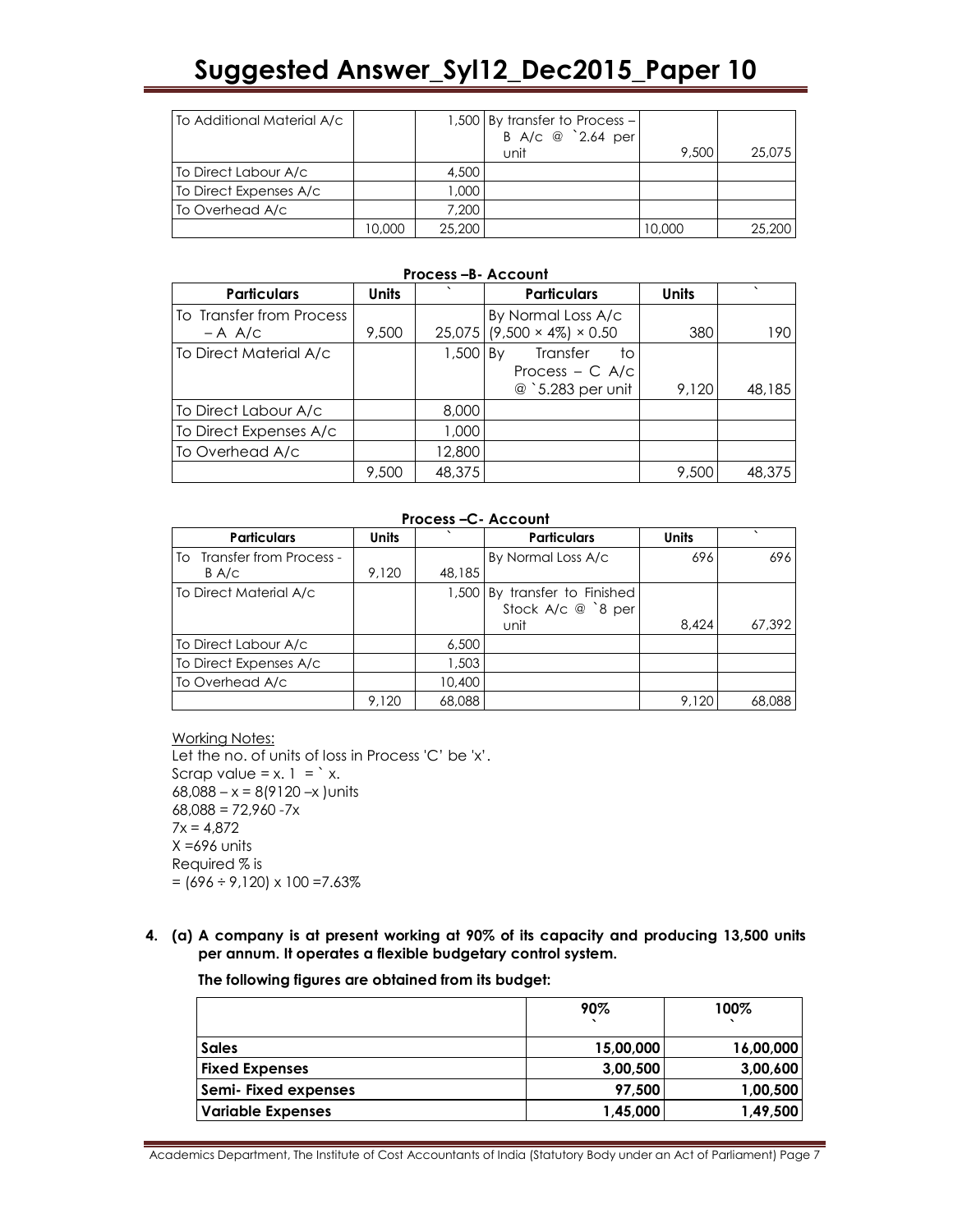| Units made                                                                         | 13.500 | 15,000 |
|------------------------------------------------------------------------------------|--------|--------|
| Labour and materials costs per unit are constant under present conditions. Profits |        |        |

margin is 10%.

- i. You are required to determine the differential cost of producing 1,500 units by increasing capacity to 100%.
- ii. What would you recommend for an export price for these 1,500 units, taking into account that the overseas prices are much lower than the indigenous prices? 5+5

(b) Gemini chemicals Ltd. provides the following information from its records:

| Material | <b>Quantity (kgs)</b> | Rate/kg $(')$ |
|----------|-----------------------|---------------|
|          |                       |               |
|          |                       |               |
|          |                       |               |

During April 2015, 1,000 kgs of GEMCO were produced. The actual consumption of material was as under:

| Material | <b>Quantity (kgs)</b> | Rate/kg $(')$ |
|----------|-----------------------|---------------|
|          | 760                   |               |
|          | 500                   |               |
|          | 1,260                 |               |

Calculate: i. Material cost variance

- ii. Material Price variance
- iii. Material Usage variance 2+4+4

#### Answer:

4. (a) Computation of Material and labour cost:

| Particulars                                |          |           |
|--------------------------------------------|----------|-----------|
| Sales at present                           |          | 15,00,000 |
| (-) Profit @10%                            |          | 1,50,000  |
| <b>Total Cost</b>                          |          | 13,50,000 |
| (-) All costs other than material & Labour |          |           |
| <b>Fixed Expenses</b>                      | 3,00,500 |           |
| Semi-fixed Expenses                        | 97,500   |           |
| Variable Expenses                          | 1,45,000 | 5,43,000  |
| Material & Labour                          |          | 8,07,000  |

i. Statement showing differential cost of 1,500 units:

| <b>Particulars</b>                          |        |
|---------------------------------------------|--------|
| Material & Labour (8,07,000 × 1,500/13,500) | 89,667 |
| Fixed Expenses (3,00,600 - 3,00,500)        | 100    |
| Semi-fixed expenses (1,00,500 -97,500)      | 3,000  |
| Variable Expenses (1,49,500 - 1,45,000)     | 4,500  |
| Differential cost                           | 97.267 |

ii. Differential cost per unit =  $97,267/1,500 = \text{°}64.84$ 

The minimum price for these 1,500 units should not be less than `64.84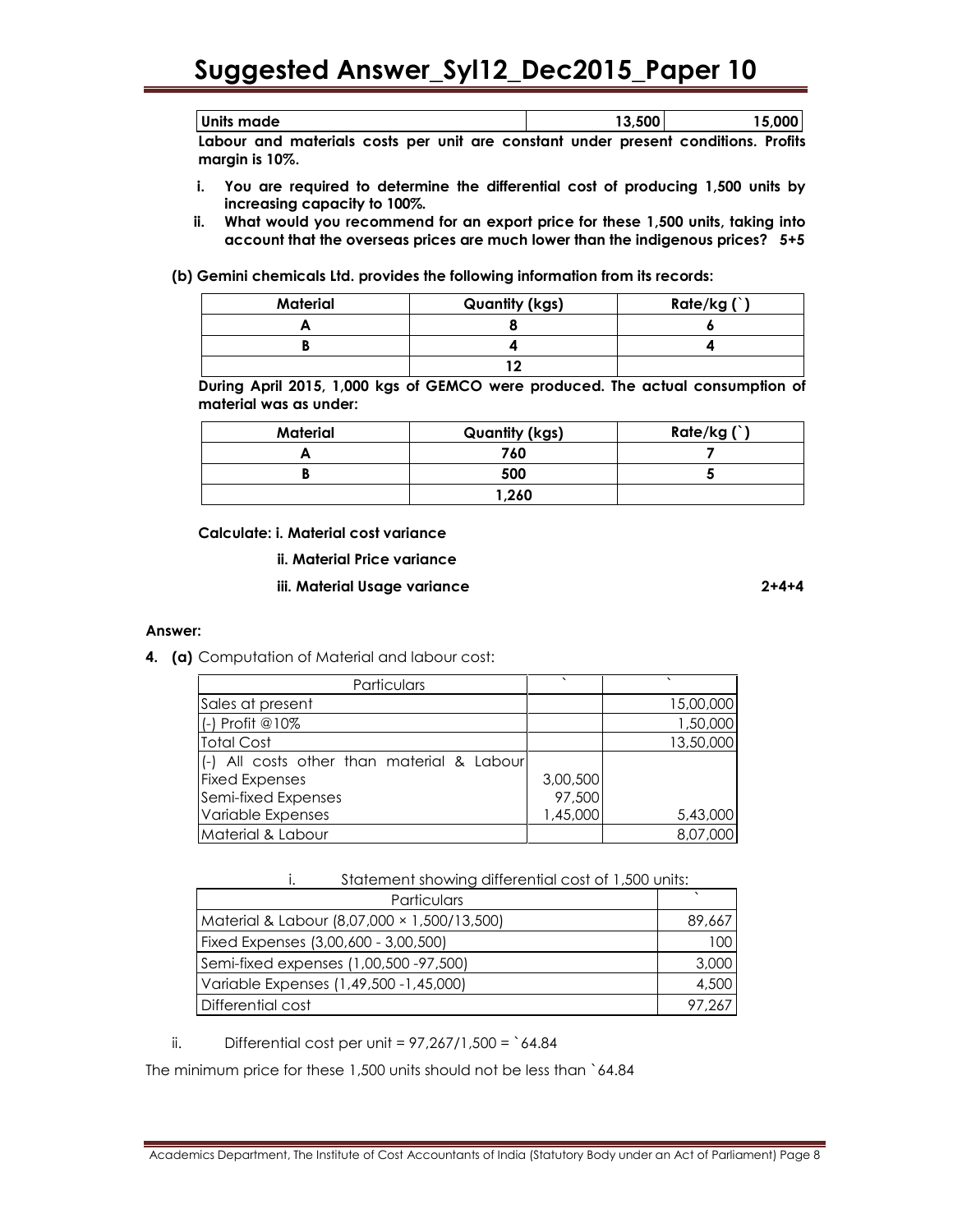### 4. (b)

#### Note : In the absence of any information in the question it is assumed that the standard output is 10 kgs per 12 kgs of input.

As per the given problem

| Material | Standard |      |        | Actual   |      |        |
|----------|----------|------|--------|----------|------|--------|
|          | Quantitv | Rate | Amount | Quantity | Rate | Amount |
|          | 800      |      | 4,800  | 760      |      | 5,320  |
|          | 400      |      | ,600   | 500      |      | 2,500  |
|          | 1200     |      | 6,400  | 1260     |      | ,820   |

#### Material Cost Variance

= Standard Cost – Actual Cost = 6,400 – 7,820 = 1,420 (A)

#### Material Price Variance

Actual Quantity × (Standard Price – Actual Price)  $A = 760 \times (6 - 7) = 760 (A)$  $B = 500 \times (4 - 5) = 500 (A)$ 1,260 (A)

#### Material Usage Variance

= Standard Price × (Standard Quantity – Actual Quantity)  $A = 6 \times (800 - 760) = 240$  (F)  $B = 4 \times (400 - 500) = 400 (A)$ 160 (A)

| <b>Material Cost Variance</b> | $=$ |          |         | Material Price Variance + Material Usage Variance |
|-------------------------------|-----|----------|---------|---------------------------------------------------|
| 1420 (A)                      | $=$ | 1260 (A) | 160 (A) |                                                   |

#### SECTION B

#### Cost Records & Cost Audit

You are to answer any two questions, each carrying 8 marks.

- 5. (a) Maintenance of Cost Accounting Records and Cost Audit under the Companies Act, 2013, states that the cost records are to be maintained in Form CRA-1. However, CRA-1 does not prescribe any format but only provides principles to be followed for different cost elements. What are the role and status of Cost Accounting Standards and its applicability vis-a-vis CRA- 1? 4
	- (b) What is the procedure to be followed for fixing the remuneration of a Cost Auditor? 4

#### Answer:

**5.** (a) The principles of maintenance of cost accounting records have been notified in the Rules in CRA – 1.

The principles are in synchronous with the cost accounting standards. The Rules are principle-based and no formats have been prescribed for maintenance of Cost accounting records like pre-2011 industry specific rules. No separate format-based records maintenance has been prescribed even for the Regulated Industry and the prescription has left it open for the Industry to maintain cost accounting records

Academics Department, The Institute of Cost Accountants of India (Statutory Body under an Act of Parliament) Page 9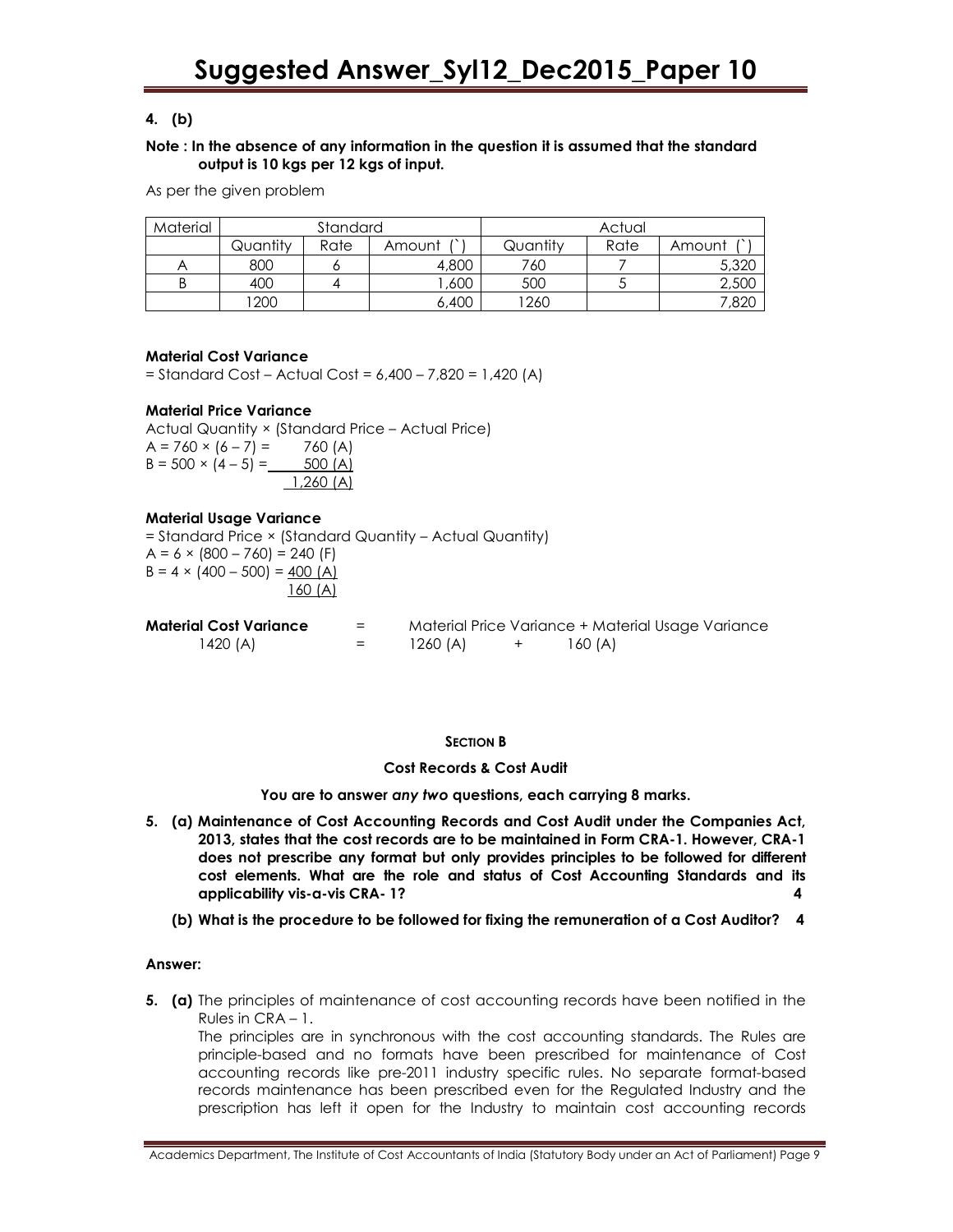according to its size and nature of business so long as it determines a true and fair view of the cost of production, cost of sales and margin of the products/services. The cost audit report is required to be in conformity with the 'Cost auditing standards' as referred to in Section 148 of the Companies Act, 2013.

 It is also to be noted that the council of the Institute of Cost Accountants of India has made it mandatory for the Cost Accountants in practice to follow and conform to the Cost Accounting Standards issued by it and it is incumbent on the cost auditors to report any deviations from the cost accounting standards.

5. (b) Rule 14 of the Companies (Audit and Auditors) Rules, 2014 has laid down the procedure of appointment and fixing the remuneration of a Cost Auditor.

The rule states that For the purpose of sub-section (3) of section 148,—

- (a) in the case of companies which are required to constitute an audit committee—
	- (i) the Board shall appoint an individual, who is a cost accountant in practice, or a firm of cost accountants in practice, as cost auditor on the recommendations of the Audit committee, which shall also recommend remuneration for such cost auditor;
	- (ii) the remuneration recommended by the Audit Committee under (i) shall be considered and approved by the Board of Directors and ratified subsequently by the shareholders;
- (b) in the case of other companies which are not required to constitute an audit committee, the Board shall appoint an individual who is a cost accountant in practice or a firm of cost accountants in practice as cost auditor and the remuneration of such cost auditor shall be ratified by shareholders subsequently.
- 6. (a) What is the procedure for appointment of Cost Auditor under the Companies Act, 2013? 4
	- (b) What types of Educational Services are covered under the Companies (Cost Records and Audit) Rules, 2014? 4

#### Answer:

6. (a) The cost auditor is to be appointed by the Board of Directors on the recommendation of the Audit Committee, where the company is required to have an Audit Committee. The cost auditor proposed to be appointed is required to give a letter of consent to the Board of Directors. The company shall inform the cost auditor concerned of his or its appointment as such and file a notice of such appointment with the Central Government within a period of thirty days of the Board meeting in which such appointment is made or within a period of one hundred and eighty days of the commencement of the financial year, whichever is earlier, through electronic mode, in form CRA-2, along with the fee as specified in Companies (Registration Offices and Fees) Rules, 2014.

 Any casual vacancy in the office of a cost auditor, whether due to resignation, death or removal, shall be filled by the Board of Directors within thirty days of occurrence of such vacancy and the company shall inform the Central Government in Form CRA-2 within thirty days of such appointment of cost auditor.

6. (b) The Companies (Cost Records and Audit) Rules 2014 covers "Education services, other than such similar services falling under philanthropy or as part of social spend which do not form part of any business". Any company imparting training or education by means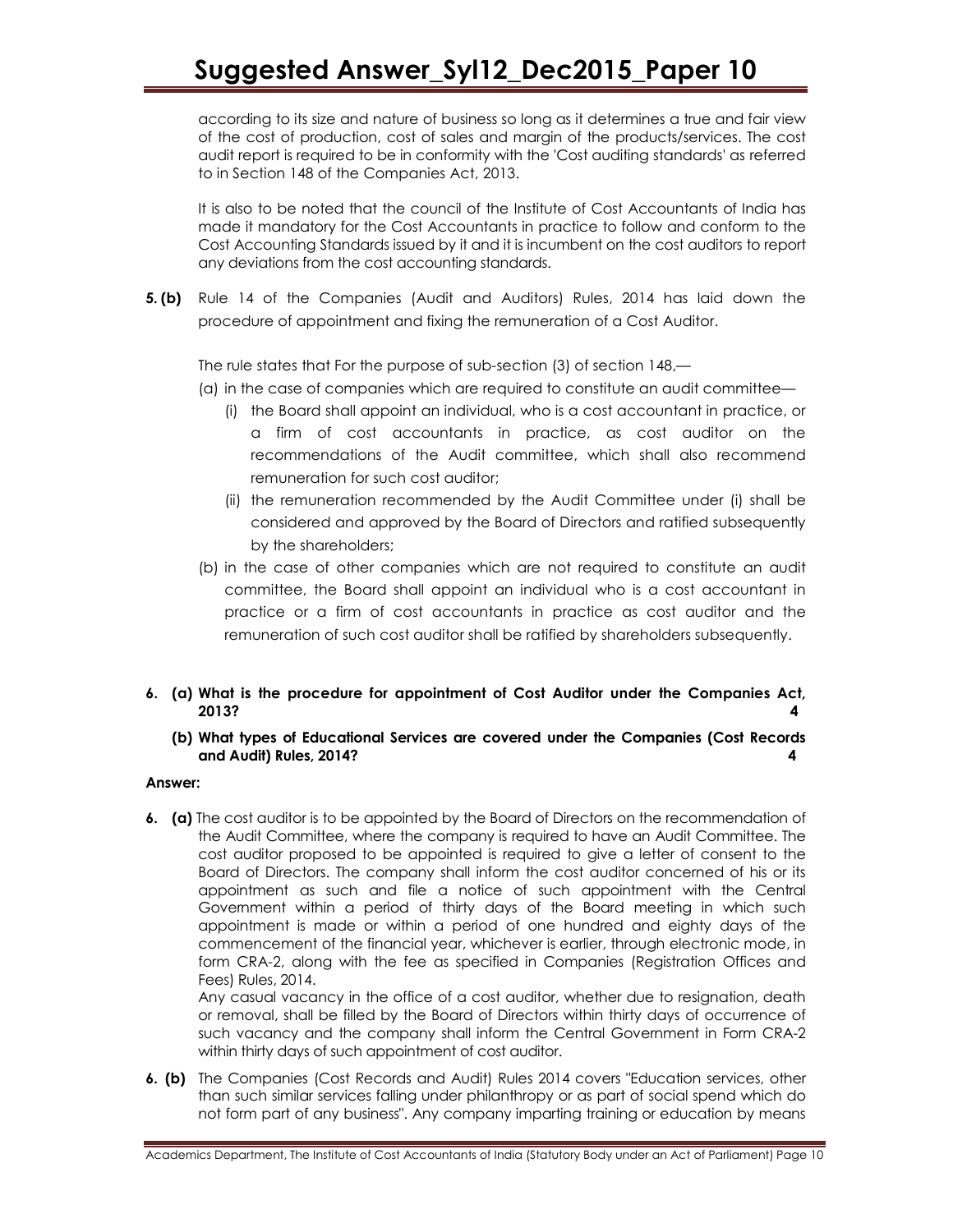of any mode is covered under Education Services. However, auxiliary services provided by companies, as a separate independent entity, to educational institutions viz.,

- (i) transportation of students, faculty and staff;
- (ii) catering service including any mid-day meals scheme;
- (iii) security or cleaning or house-keeping services in such educational institution;
- (iv) Services relating to admission to such institution or conduct of examination are not included under Education Services. In case the educational institution covered under the Rules is providing the above auxiliary services as a part of their total operations, then the institution will be required to maintain records for such auxiliary services also.
- 7. (a) What is the status of companies after the notification of Companies (Cost Records and Audit) Rules, 2014, who have not filed Cost Audit Report and/or Compliance Report pertaining to any year prior to financial year commencing on or after April, 2014? 4
	- (b) Is there any obligation on the part of Cost Auditor to report offence of fraud being or has been committed in the company by its officers or employees? 4

#### Answer:

- 7. (a) Companies that were covered under the Companies (Cost Records and Audit) Rules,2011 or any of the 6 industry specific Cost Accounting Records Rules and were required to file Compliance Report and/or Cost Audit Report for and upto any financial year commencing prior to April 1,2014 are required to comply with the erstwhile Rules and file the Compliance Report and/or Cost Audit Report in XBRL Mode for the defaulted years. For this purpose, the Costing Taxonomy 2012 will continue to be available and such reports would be required to be filed in Form A-XBRL and Form I-XBRL, as the case may be.
- 7. (b) Sub-rule(7) of Rule 6 of the Companies(Audit and Auditors)Rules, 2014 states that 'the provisions of sub-section(12) of section 143 of the Act and the relevant rules made there under shall apply mutatis mutandis to a cost auditor during the performance of his functions under section 148 of the Act and these rules'.

As per sub-section (12)of section 143 of the Companies Act 2013,it is obligatory on the part of cost auditor to report offence of fraud, which is being or has been committed in

the company by its officers or employees, to the Central Government, as per the prescribed procedure under the Rules.

As per the proviso to the above sub-section, it has been stated that in case of a fraud involving lesser than the specified amount, the auditor shall report the matter to the audit committee constituted under section 177 or to the Board in other cases within such time and in such manner as may be prescribed.

#### SECTION C

#### Economics For Managerial Decision Making

#### Answer any three questions from this Section, each carrying 8 marks.

8. (a) If the Primal of a LPP is:

Max.  $Z = 3x_1 + 5x_2 + 4x_3$ Subject to  $2x_1 + 3x_2 \leq 8$  $3x_1 + 2x_2 + 2x_3 \le 10$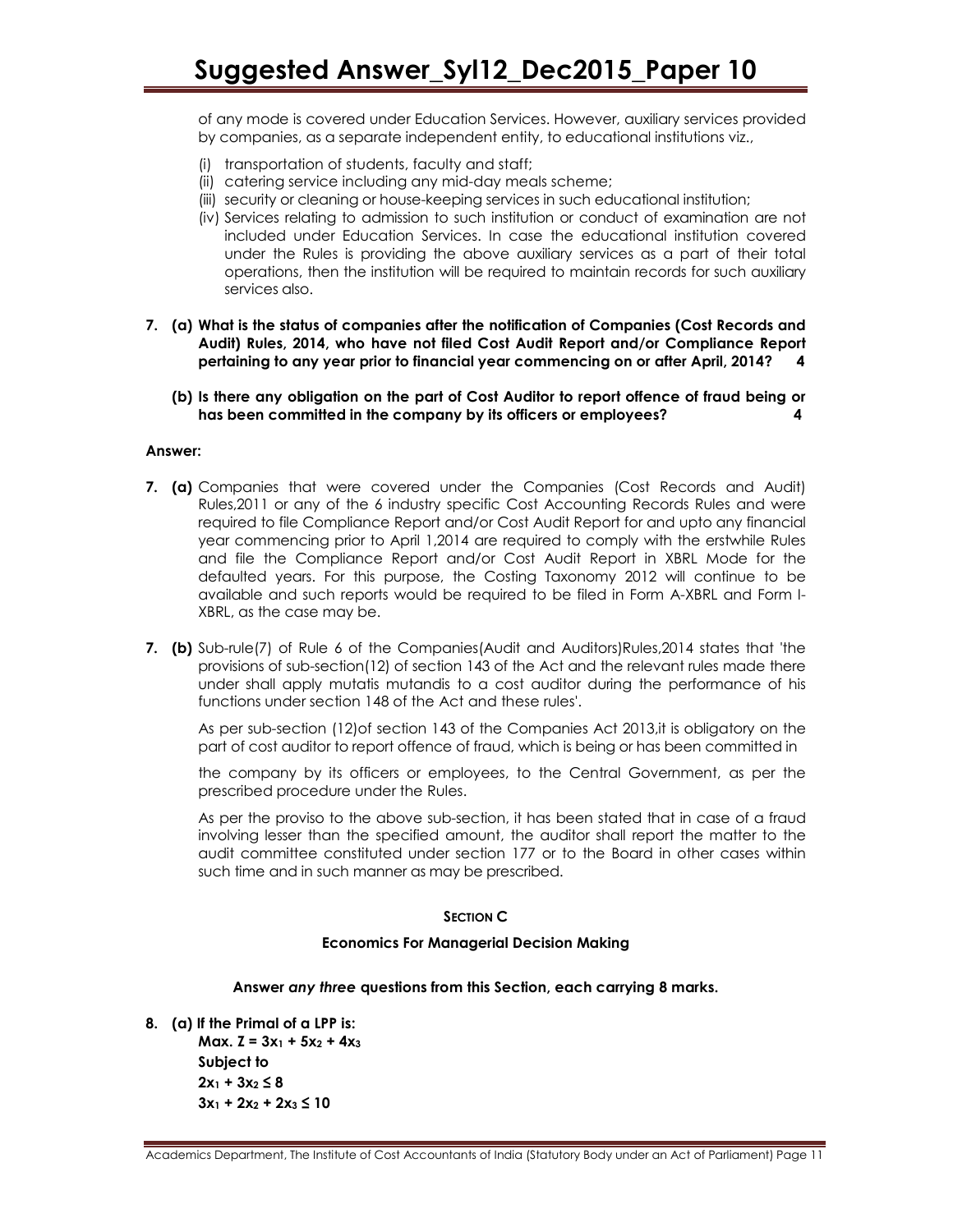### $5x_2 + 4x_3 \leq 15$

And  $x_1, x_2$  and  $x_3 \ge 0$ . What would be its dual? 4

(b) State the broad features of Monopolistic Competition? 4

#### Answer:

8. (a) The dual to the LPP would be:

 $Zmin = 8 Y_1 + 10 Y_2 + 15 Y_3$  subject to

 $2Y_1 + 3Y_2 + 0Y_3 \ge 3$  $3Y_1 + 2Y_2 + 5Y_3 \ge 5$  $0Y_1 + 2Y_2 + 4Y_3 \ge 4$  $Y_1$ ,  $Y_2$ ,  $Y_3 \ge 0$  (Non-negativity factors)

**8. (b)** Monopolistic competition is also known as Imperfect Competition or "Group Equilibrium".

The following are some of the broad features of Monopolistic Competition:

- (i) Existence of large number of firms: In Monopolistic competition, there are a large number of firms in the market. The output of each firm is very much less in the total output. Because of large number of firms, each firm acts independently without bothering about the reaction of the rivals.
- (ii) Product Differentiation: Product differentiation is another feature of monopolistic competition.
- (iii) Free entry and exit: There is a free entry and exit of the firms in monopolistic competition. The new firms may enter the market or the existing firms may leave the market.
- (iv) Excess capacity: In Monopolistic competition, the amount of output that is produced by the firm is less than the ideal output. This is called as "Excess Capacity".
- (v) Selling costs: The costs on advertisements are commonly called selling costs. It is that cost which shifts the demand curve towards right side. Therefore the selling costs are useful for the increase of demand. The producer spends on selling costs upto that situation where the additional revenue becomes zero. Through publicity and propaganda, the firm will popularize the quality of the products.

| 9. (a) State the exceptions to the Law of Demand.          |  |
|------------------------------------------------------------|--|
| (b) State the main features of Perfect Competition market. |  |

#### Answer:

- **9.** (a) The following are the exceptions to the Law of Demand.
	- (i) Giffen Paradox: According to Giffen, even though the price, for necessary goods rises, the demand for them will not decrease. These goods are called "Giffen Goods"
	- (ii) Prestigious goods : The law of demand will not operate in case of prestige goods like diamonds, cars etc., The demand for these does not decrease with the rise in the price, as these goods are attached with prestige.
	- (iii) Speculative Business: The law of demand does not operate in case of the speculative business. If people think that the prices of goods increase in the future, now they will buy more units of that commodity. This is against the law of demand.
	- (iv) Trade Cycles: The law of demand does not operate in periods of trade cycles. During the prosperity period, people may buy more goods at higher prices. In periods of depression, people buy fewer goods even though the prices are less.
	- (v) Ignorance of the Consumers: The law of demand is not applicable in case of the ignorant consumers. By ignorance, people think that high priced goods are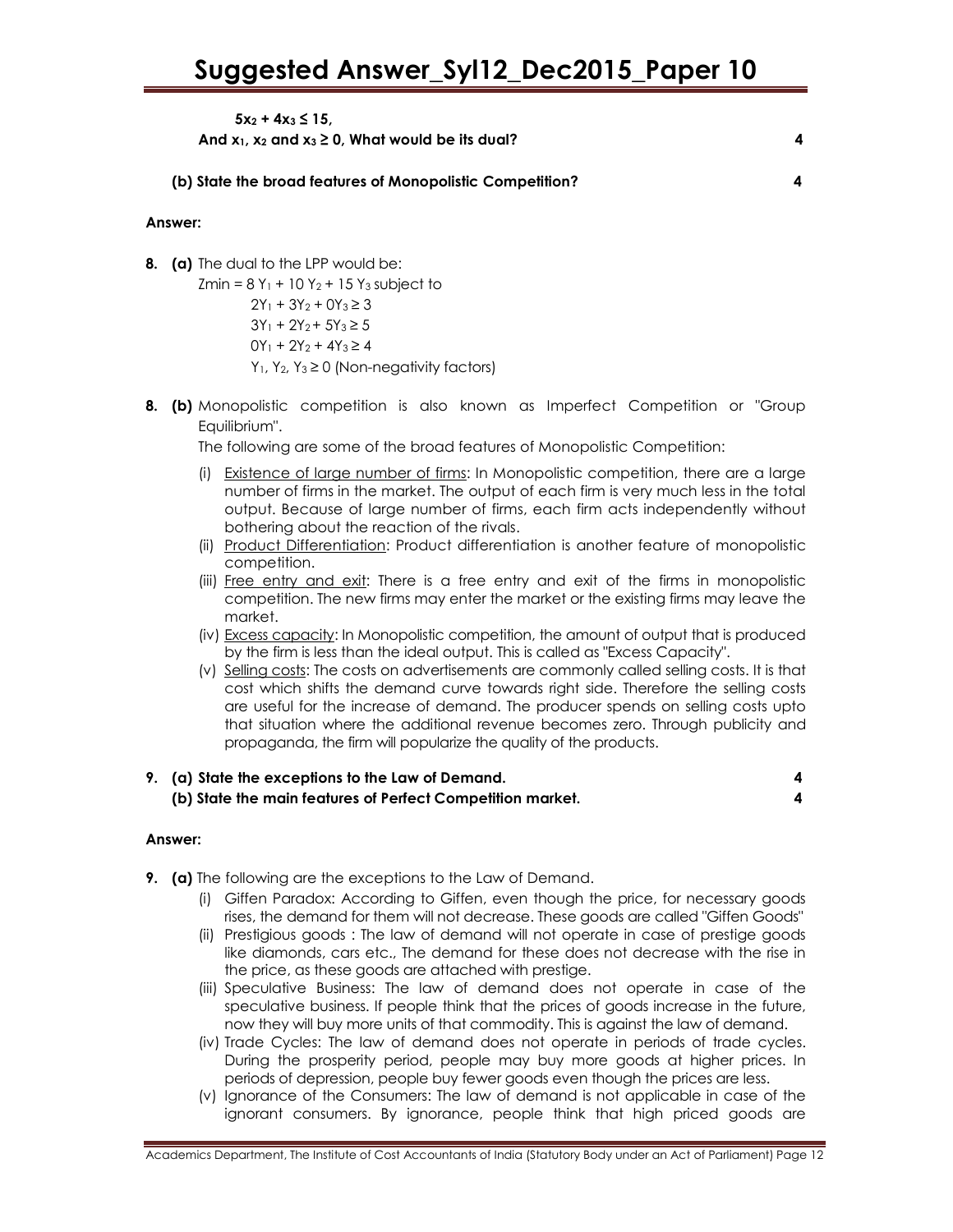qualitative goods. Therefore the consumers would buy the goods even at high price.

- **9.** (b) The following are the features of perfect competition market.
	- (i) There must be large number of Buyers and Sellers.
	- (ii) In perfect competition, the goods produced by different firms are homogeneous or identical.
	- (iii) In perfect competition there is free entry and exit of the firms into the industry.
	- (iv) The buyers and the sellers must have the knowledge with regard to the prices of various commodities at different supply and demand forces.
	- (v) The factors must be mobilized from those places where they are getting less remuneration to those places where they will get maximum remuneration.
	- (vi) All commodities are identical in perfect competition. So the prices of the commodities are also uniform.
	- (vii) In order to maintain the uniform price level in perfect, competition we should not include the transport cost in the price level.
	- (viii)There is a difference between firm & industry under perfect competition. Firm is a production unit and where as industry is a group of firms.

#### 10. (a) Given Cost Function  $C = 3/5x + 15/4$ , find

- i. Cost, when the output is 5 units.
- ii. Average Cost of 10 units. (1+1)

(b) Four Products — A, B, C and D have  $5, 7, 3$  and  $9$  as profitability respectively.

First type of material (limited supply of 800 kgs.) is required by A, B, C and D at 4 kg, 3 kg, 8 kgs and 2 kgs respectively per unit.

Second type of materials has a limited supply 300 kgs and is for A, B, C and D at 1 kg 2 kgs 0 kg and 1 kg per unit.

Supply of the other type of materials consumed is not limited. Machine hrs. available are 500 hours and the requirements are 8, 5, 0 and 4 hours for A, B, C and D each per unit.

Labour hours are limited to 900 hours and requirements are 3,2,1 and 5 hours for A, B, C and D respectively.

How should the firm approach so as to maximize its profitability? Formulate this as a linear programming problem. You are not required to solve the LPP. 6

#### Answer:

10. (a)

- i. Given:  $C = 3/5x + 15/4$ Cost when the output is 5 units  $= 3/5 \times 5 + 15/4 = 3 + 15/4 = 6.75$
- ii. Average Cost of 10 units: Average Cost =  $3/5 + 15/4x = 3/5 + 15/4 \times 10$  $= 3/5 + 15/40 = 3/5 + 15/40 = 3/5 + 3/8 = 39/40 = 0.975$

#### 10. (b)

Let 'x' be the no. of units of product A Let 'y' be the no. of units of product B Let 'p' be the no. of units of product C Let 'z' be the no. of units of product D

Objective Function : Maximize  $Z = 5x +7y +3p +9z$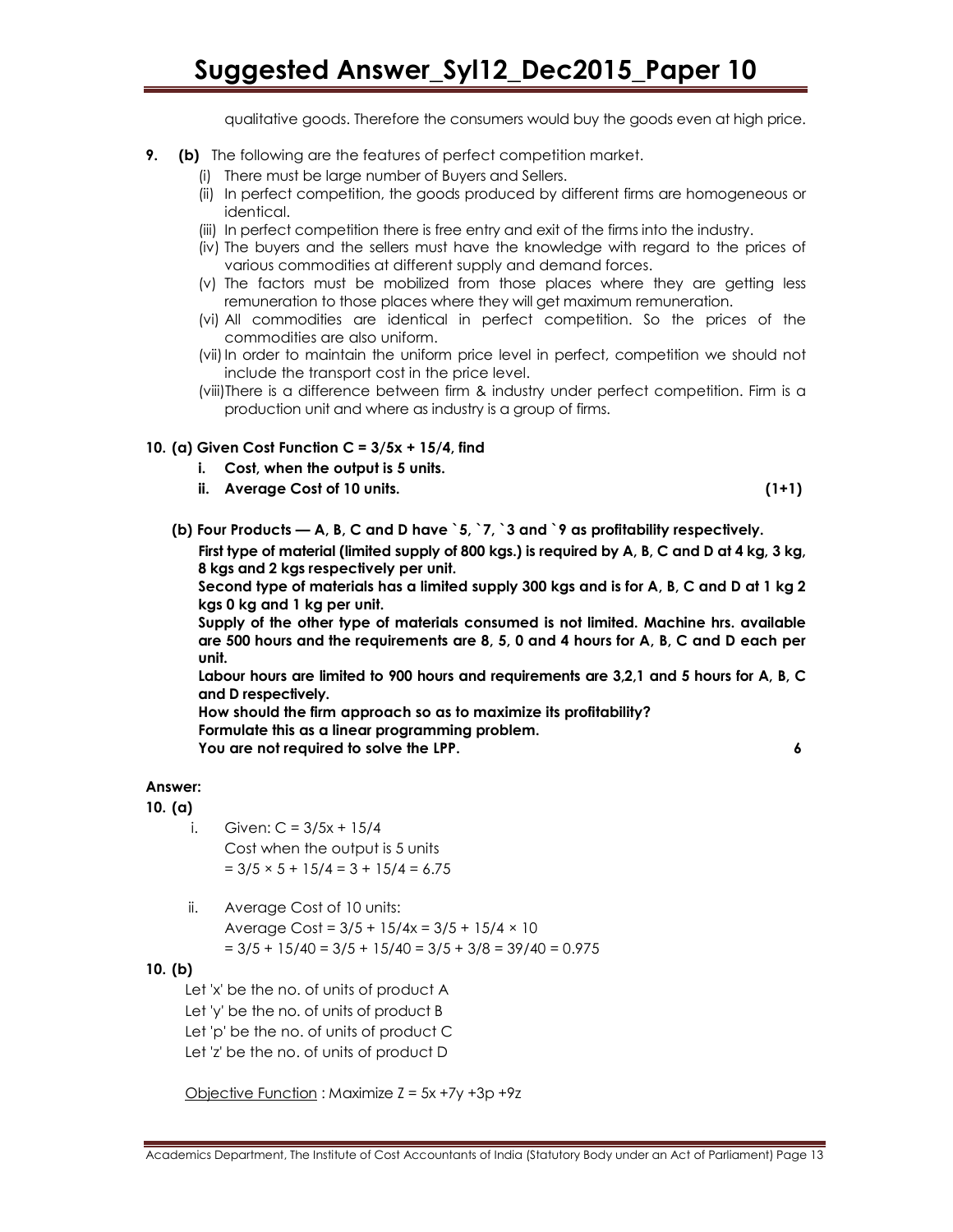|                   | ⌒ |  | Supply in kgs |
|-------------------|---|--|---------------|
| I. Type Material  |   |  | 800           |
| II. Type Material |   |  | 300           |
| Machine           |   |  | 500           |
| Labour            |   |  | 900           |
| Profit            |   |  |               |

Subject to constraints  $4x + 3y + 8p + 2z \le 800$  $x + 2y + 0 + z \leq 300$  $8x + 5y + 0 + 4z \le 500$  $3x + 2y + p + 5z \le 900$  and  $x, y, p, z \ge 0$  (Non-negative Function)

#### 11. (a) Write a brief note on the "intervention of Government in Indian economy'. 2

(b) Calculate the trend values by the method of least squares from the data given for the year 2017?

| Year                  | 2008       | 2009 | 2010 | 2011 | 2012    |
|-----------------------|------------|------|------|------|---------|
| Sales of TV (in' 000) | 1 ^<br>! ∠ |      | 20   | 23   | דר<br>4 |
|                       |            |      |      |      |         |

#### Answer:

- 11. (a) The intervention of Government in Indian economy can be analyzed under the following broad heads:
	- i. Government as a regulator of business. Various acts have been passed to achieve the different objectives of the economy, like say Income Tax Act, SEBI, Essential Commodities Act, etc.,
	- ii. Government as a promoter of business by setting up appropriate Financial institutions, sound banking system NABARD, IDBI, etc.,
	- iii. Government as an Economic Planner thru' a process of Planned Development, Review System and Evaluation Plans.
	- iv. Government as an Entrepreneur by setting Public Sector Undertakings, Public Utility Services, Nationalised Banks,
	- v. Departmental Undertakings like Railway, ICF, BHEL, NLC etc., etc.,

#### 11. (b) Calculation of Trend values by Least Square Method:

| Year(X) | Sales(y) | Time Deviation (x) | xy             | $x^2$             | Trend Values y <sub>c</sub> |
|---------|----------|--------------------|----------------|-------------------|-----------------------------|
| 2008    | 12       |                    | -24            |                   | 13.0                        |
| 2009    | 18       | -                  | $-18$          |                   | 16.5                        |
| 2010    | 20       |                    |                |                   | 20.0                        |
| 2011    | 23       | $+$                | $+23$          |                   | 23.5                        |
| 2012    | 27       | $+2$               | $+54$          |                   | 27.0                        |
| $N = 5$ | y=100    | $\bar{x}$ x =0     | $\sum xy = 35$ | $\Sigma x^2 = 10$ |                             |

Equation of straight line=  $Y = a + bx$ 

Since  $\sum x=0$ , Value of a = $\sum y/N = 100/5 = 20$ .

Value of  $b = \frac{5x}{\sqrt{2}} \times 2 = 35/10 = 3.5$ 

Equation of Straight line  $y_c = a +b$  (X-2010) or  $y_c = 20 +3.5$